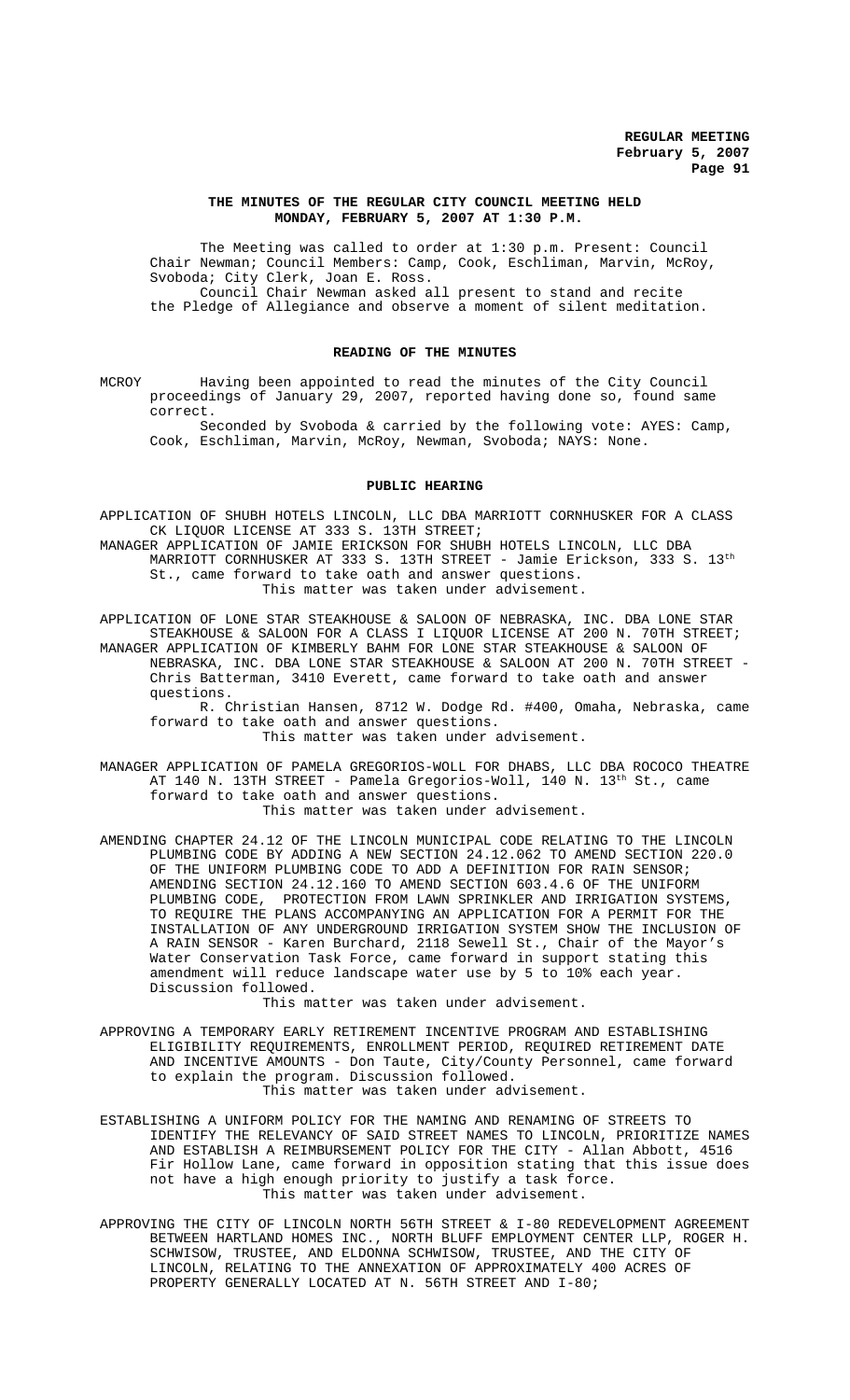ANNEXATION 03007 – AMENDING THE LINCOLN CORPORATE LIMITS MAP BY ANNEXING APPROXIMATELY 415 ACRES OF PROPERTY GENERALLY LOCATED AT N. 56TH STREET  $AND T-80$ ;

APPROVING THE AGREEMENT BETWEEN ROGER SCHWISOW, TRUSTEE, ELDONNA SCHWISOW, TRUSTEE, HARTLAND HOMES, DETWEILER PROPERTIES I, AND THE CITY OF LINCOLN, RELATING TO THE REDEVELOPMENT PROJECT GENERALLY LOCATED AT N. 56TH STREET AND ALVO ROAD;

APPROVING THE LANDOWNER AGREEMENT NOT TO PROTEST TAX ASSESSMENTS AND TO PAY TAXES BETWEEN VARIOUS PROPERTY OWNERS AND THE CITY OF LINCOLN, RELATING TO THE COMMUNITY REDEVELOPMENT GENERALLY LOCATED AT N. 56TH STREET AND ARBOR ROAD - Mark Hunzeker, 1045 Lincoln Mall, Suite 200, came forward representing Developments Unlimited to explain the redevelopment. Discussion followed.

Peter Katt, 1045 Lincoln Mall, Suite 200, came forward on behalf of Hartland Homes and Roger & Eldonna Schwisow to discuss the agreement and answer questions.

Teresa Tambke, 6001 Arbor Rd., came forward in opposition stating she wants to protect her home, retain the same quality of life and to be cut out of the annexation.

Don Bowman, 1045 Lincoln Mall #100, came forward representing Tom & Wanda Stewart, business owners, who are opposed to the annexation but not the development. Discussion followed.

Joan Maxson, 5200 Arbor Rd., came forward in opposition to the annexation of her property. Discussion followed. Mr. Hunzeker came forward in rebuttal. Discussion followed.

APPROVING THE 14TH STREET AND SALTILLO ROAD CONDITIONAL ANNEXATION AND ZONING AGREEMENT BETWEEN NEBCO, INC., WESTERN HEMISPHERE HOLDING COMPANY LLC, AND THE CITY OF LINCOLN RELATING TO THE ANNEXATION OF APPROXIMATELY 81.83 ACRES OF PROPERTY GENERALLY LOCATED SOUTH OF SALTILLO ROAD BETWEEN SOUTH 14TH STREET AND SOUTH 25TH STREET;

APPROVING THE 25TH STREET AND SALTILLO ROAD CONDITIONAL ANNEXATION AND ZONING AGREEMENT BETWEEN GARY TEMPLETON AND ROSE TEMPLETON, CLARK E. DEVRIES AND LISA J. DEVRIES, AND THE CITY OF LINCOLN RELATING TO THE ANNEXATION OF APPROXIMATELY 7.06 ACRES OF PROPERTY GENERALLY LOCATED SOUTH OF SALTILLO ROAD BETWEEN SOUTH 25TH STREET AND THE FORMER MISSOURI PACIFIC RAILROAD RIGHT-OF-WAY;

ANNEXATION 06012 – AMENDING THE LINCOLN CORPORATE LIMITS MAP BY ANNEXING APPROXIMATELY 340.45 ACRES OF PROPERTY GENERALLY LOCATED SOUTHEAST OF S. 14TH STREET AND SALTILLO ROAD AND NORTHWEST OF S. 27TH STREET AND SALTILLO ROAD;

CHANGE OF ZONE 06042 – APPLICATION OF WESTERN HEMISPHERE HOLDING COMPANY LLC FOR A CHANGE OF ZONE FROM AG AGRICULTURAL DISTRICT TO I-1 INDUSTRIAL DISTRICT ON PROPERTY GENERALLY LOCATED AT S. 25TH STREET AND SALTILLO ROAD;

CHANGE OF ZONE 06043 – APPLICATION OF NEBCO, INC. FOR A CHANGE OF ZONE FROM AG AGRICULTURAL DISTRICT TO I-1 INDUSTRIAL DISTRICT ON PROPERTY GENERALLY LOCATED AT S. 14TH STREET AND SALTILLO ROAD - Kent Seacrest of Seacrest & Kalkowski, 1111 Lincoln Mall, Suite 350, came forward on behalf of his clients who own 80 acres in the southwest edge of Lincoln and to answer any questions.

Marvin Krout, Director of Planning, came forward to answer questions. Discussion followed.

Robert Priel, Route 2, Box 361, Hickman, NE, came forward with questions about traffic use and environmental safeguards.

Mr. Seacrest came forward in rebuttal stating turn lanes on Saltillo are temporary for now, that the City will add them later; and there will be no mining, fill dirt will be trucked in. He said he does not know of any current safety concerns at the present site. Discussion followed.

This matter was taken under advisement.

**\*\* END OF PUBLIC HEARING \*\***

**TOOK BREAK 3:05 P.M. RECONVENED 3:20 P.M.**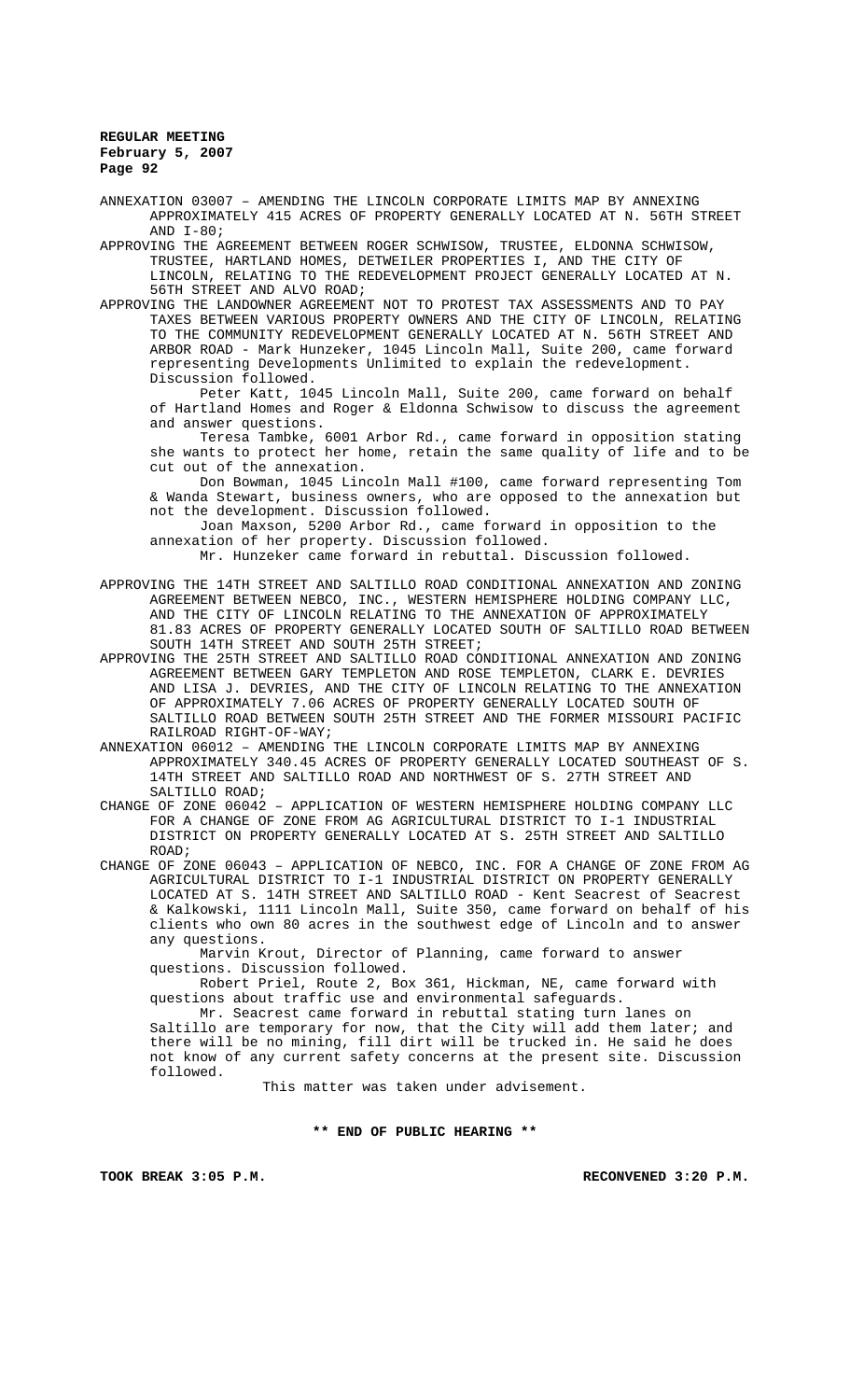# **COUNCIL ACTION**

#### **LIQUOR RESOLUTIONS**

APPLICATION OF SHUBH HOTELS LINCOLN, LLC DBA MARRIOTT CORNHUSKER FOR A CLASS CK LIQUOR LICENSE AT 333 S. 13TH STREET - CLERK read the following

resolution, introduced by Jon Camp, who moved its adoption for approval:<br>A-84223 BE IT RESOLVED by the City Council of the City of Lincoln, BE IT RESOLVED by the City Council of the City of Lincoln, Nebraska:

That after hearing duly had as required by law, consideration of the facts of this application, the Nebraska Liquor Control Act, and the pertinent City ordinances, the City Council recommends that the application of Shubh Hotels Lincoln, LLC dba Marriott Cornhusker for a Class "CK" liquor license at 333 S. 13th Street, Lincoln, Nebraska, for the license period ending October 31, 2007, be approved with the condition that the premise complies in every respect with all city and state regulations. The City Clerk is directed to transmit a copy of this resolution to the Nebraska Liquor Control Commission.

Introduced by Jon Camp Seconded by Svoboda & carried by the following vote: AYES: Camp, Cook, Eschliman, Marvin, McRoy, Newman, Svoboda; NAYS: None.

MANAGER APPLICATION OF JAMIE ERICKSON FOR SHUBH HOTELS LINCOLN, LLC DBA MARRIOTT CORNHUSKER AT 333 S. 13TH STREET - CLERK read the following

resolution, introduced by Jon Camp, who moved its adoption for approval: A-84224 WHEREAS, Shubh Hotels Lincoln, LLC dba Marriott Cornhusker located at 333 S. 13th Street, Lincoln, Nebraska has been approved for a Retail Class "CK" liquor license, and now requests that Jamie Erickson be named manager;

WHEREAS, Jamie Erickson appears to be a fit and proper person to manage said business.

NOW, THEREFORE, BE IT RESOLVED by the City Council of the City of Lincoln, Nebraska:

That after hearing duly had as required by law, consideration of the facts of this application, the Nebraska Liquor Control Act, and the pertinent City ordinances, the City Council recommends that Jamie Erickson be approved as manager of this business for said licensee. The City Clerk is directed to transmit a copy of this resolution to the Nebraska Liquor Control Commission.

Introduced by Jon Camp

Seconded by Svoboda & carried by the following vote: AYES: Camp, Cook, Eschliman, Marvin, McRoy, Newman, Svoboda; NAYS: None.

APPLICATION OF LONE STAR STEAKHOUSE & SALOON OF NEBRASKA, INC. DBA LONE STAR STEAKHOUSE & SALOON FOR A CLASS I LIQUOR LICENSE AT 200 N. 70TH STREET - CLERK read the following resolution, introduced by Jon Camp, who moved its adoption for approval:<br>A-84225 BE IT RESOLVED by the

BE IT RESOLVED by the City Council of the City of Lincoln, Nebraska:

That after hearing duly had as required by law, consideration of the facts of this application, the Nebraska Liquor Control Act, and the pertinent City ordinances, the City Council recommends that the application of Lone Star Steakhouse & Saloon of Nebraska, Inc. dba Lone Star Steakhouse & Saloon for a Class "I" liquor license at 200 N. 70th Street, Lincoln, Nebraska, for the license period ending April 30, 2007, be approved with the condition that the premise complies in every respect with all city and state regulations. The City Clerk is directed to transmit a copy of this resolution to the Nebraska Liquor Control Commission.

Introduced by Jon Camp Seconded by Svoboda & carried by the following vote: AYES: Camp, Cook, Eschliman, Marvin, McRoy, Newman, Svoboda; NAYS: None.

MANAGER APPLICATION OF KIMBERLY BAHM FOR LONE STAR STEAKHOUSE & SALOON OF NEBRASKA, INC. DBA LONE STAR STEAKHOUSE & SALOON AT 200 N. 70TH STREET - CLERK read the following resolution, introduced by Jon Camp, who moved

its adoption for approval:<br>A-84226 WHEREAS, Lone Star S WHEREAS, Lone Star Steakhouse & Saloon of Nebraska, Inc. dba Lone Star Steakhouse & Saloon located at 200 N. 70th Street, Lincoln, Nebraska has been approved for a Retail Class "I" liquor license, and now requests that Kimberly Bahm be named manager;

WHEREAS, Kimberly Bahm appears to be a fit and proper person to manage said business.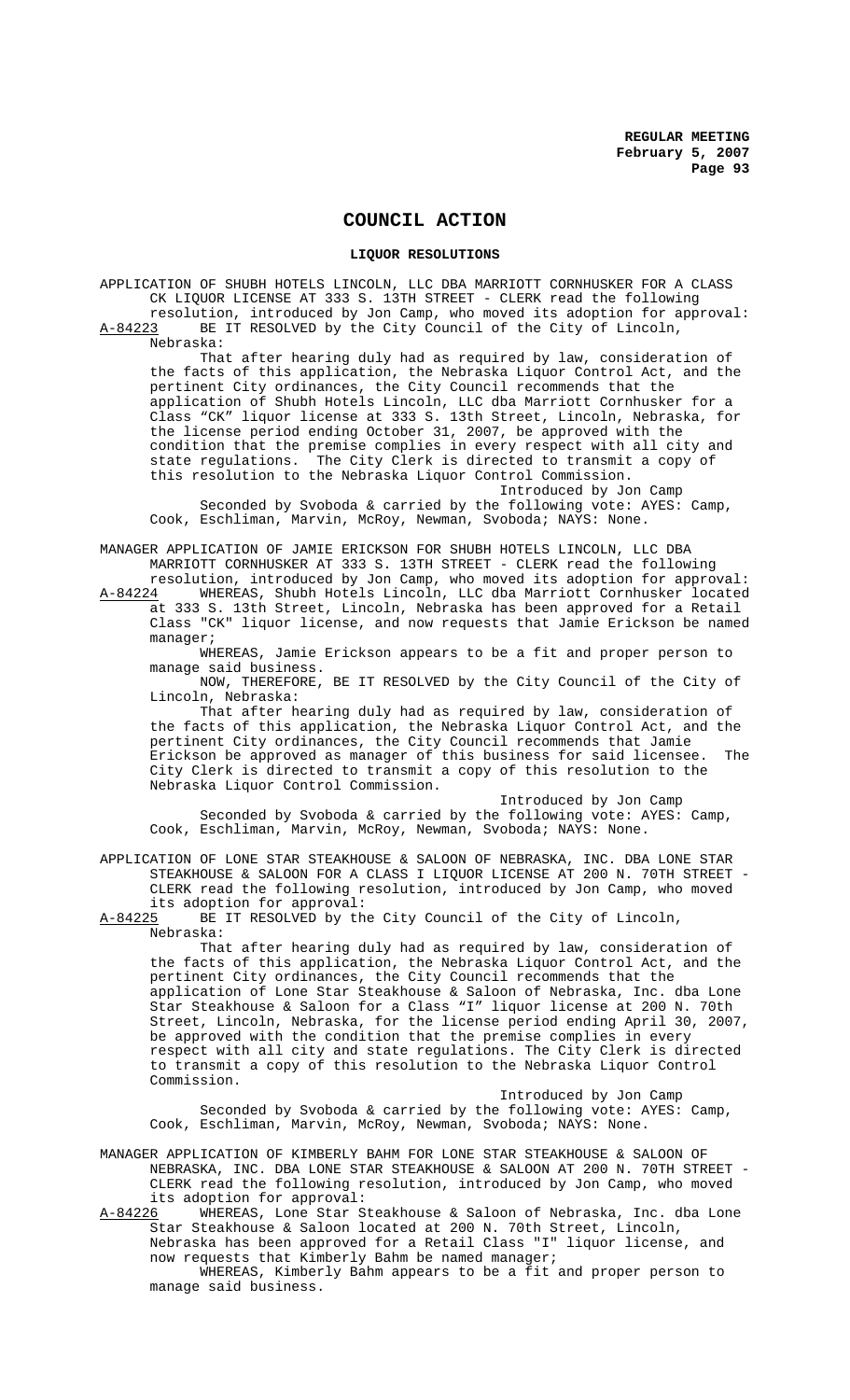NOW, THEREFORE, BE IT RESOLVED by the City Council of the City of Lincoln, Nebraska:

That after hearing duly had as required by law, consideration of the facts of this application, the Nebraska Liquor Control Act, and the pertinent City ordinances, the City Council recommends that Kimberly<br>Bahm be approved as manager of this business for said licensee. The Bahm be approved as manager of this business for said licensee. City Clerk is directed to transmit a copy of this resolution to the Nebraska Liquor Control Commission.

Introduced by Jon Camp Seconded by Svoboda & carried by the following vote: AYES: Camp, Cook, Eschliman, Marvin, McRoy, Newman, Svoboda; NAYS: None.

MANAGER APPLICATION OF PAMELA GREGORIOS-WOLL FOR DHABS, LLC DBA ROCOCO THEATRE AT 140 N. 13TH STREET - CLERK read the following resolution, introduced by Jon Camp, who moved its adoption for approval:<br>A-84227 WHEREAS, DHABS, LLC dba Rococo Theatre loca

WHEREAS, DHABS, LLC dba Rococo Theatre located at 140 N. 13th Street, Lincoln, Nebraska has been approved for a Retail Class "C" liquor license, and now requests that Pamela Gregorios-Woll be named manager;

WHEREAS, Pamela Gregorios-Woll appears to be a fit and proper person to manage said business.

NOW, THEREFORE, BE IT RESOLVED by the City Council of the City of Lincoln, Nebraska:

That after hearing duly had as required by law, consideration of the facts of this application, the Nebraska Liquor Control Act, and the pertinent City ordinances, the City Council recommends that Pamela Gregorios-Woll be approved as manager of this business for said licensee. The City Clerk is directed to transmit a copy of this resolution to the Nebraska Liquor Control Commission.

Introduced by Jon Camp Seconded by Svoboda & carried by the following vote: AYES: Camp, Cook, Eschliman, Marvin, McRoy, Newman, Svoboda; NAYS: None.

## ORDINANCES - 2<sup>ND</sup> READING & RELATED RESOLUTIONS (as required)

- AMENDING THE PAY SCHEDULE FOR CERTAIN EMPLOYEE GROUPS BY CHANGING THE TITLE OF POLICE PROPERTY AND EVIDENCE SUPERVISOR TO POLICE PROPERTY AND EVIDENCE MANAGER - CLERK read an ordinance, introduced by Annette McRoy, amending Section 1 of Ordinance No. 18780 passed August 14, 2006, relating to the pay schedules of employees whose classifications are assigned to the pay range which is prefixed by the letter "C" by amending the job classification title of "Police Property and Evidence Supervisor" to "Police Property and Evidence Manager", the second time.
- AMENDING CHAPTER 24.12 OF THE LINCOLN MUNICIPAL CODE RELATING TO THE LINCOLN PLUMBING CODE BY ADDING A NEW SECTION 24.12.062 TO AMEND SECTION 220.0 OF THE UNIFORM PLUMBING CODE TO ADD A DEFINITION FOR RAIN SENSOR; AMENDING SECTION 24.12.160 TO AMEND SECTION 603.4.6 OF THE UNIFORM<br>PLUMBING CODE, PROTECTION FROM LAWN SPRINKLER AND IRRIGATION SYSTEMS, PLUMBING CODE, PROTECTION FROM LAWN SPRINKLER AND IRRIGATION SYSTEMS, TO REQUIRE THE PLANS ACCOMPANYING AN APPLICATION FOR A PERMIT FOR THE INSTALLATION OF ANY UNDERGROUND IRRIGATION SYSTEM SHOW THE INCLUSION OF A RAIN SENSOR - CLERK read an ordinance, introduced by Annette McRoy, amending Chapter 24.12 of the Lincoln Municipal Code relating to the Lincoln Plumbing Code, by adding a new section numbered 24.12.062 to amend Section 220.0 of the Uniform Plumbing Code to add a definition for rain sensor; amending Section 24.12.160 of the Lincoln Municipal Code to amend Section 603.4.6 of the Uniform Plumbing Code, Protection from Law Sprinkler and Irrigation Systems, to require the plans accompanying an application for a permit for the installation of any underground irrigation system show the inclusion of a rain sensor; and repealing Section 24.12.160 of the Lincoln Municipal Code as hitherto existing, the second time.

# **RESOLUTIONS**

- APPROVING A TEMPORARY EARLY RETIREMENT INCENTIVE PROGRAM AND ESTABLISHING ELIGIBILITY REQUIREMENTS, ENROLLMENT PERIOD, REQUIRED RETIREMENT DATE AND INCENTIVE AMOUNTS. (1/29/07 - Con't P.H. w/ Action 2/5/07) - PRIOR to reading:<br>MARVIN Moved
- Moved to amend Bill No. 07R-28 in the following manner: 1. On page 2, line 3, delete the date "April 30th, 2007" and insert in lieu thereof the date May 7th, 2007.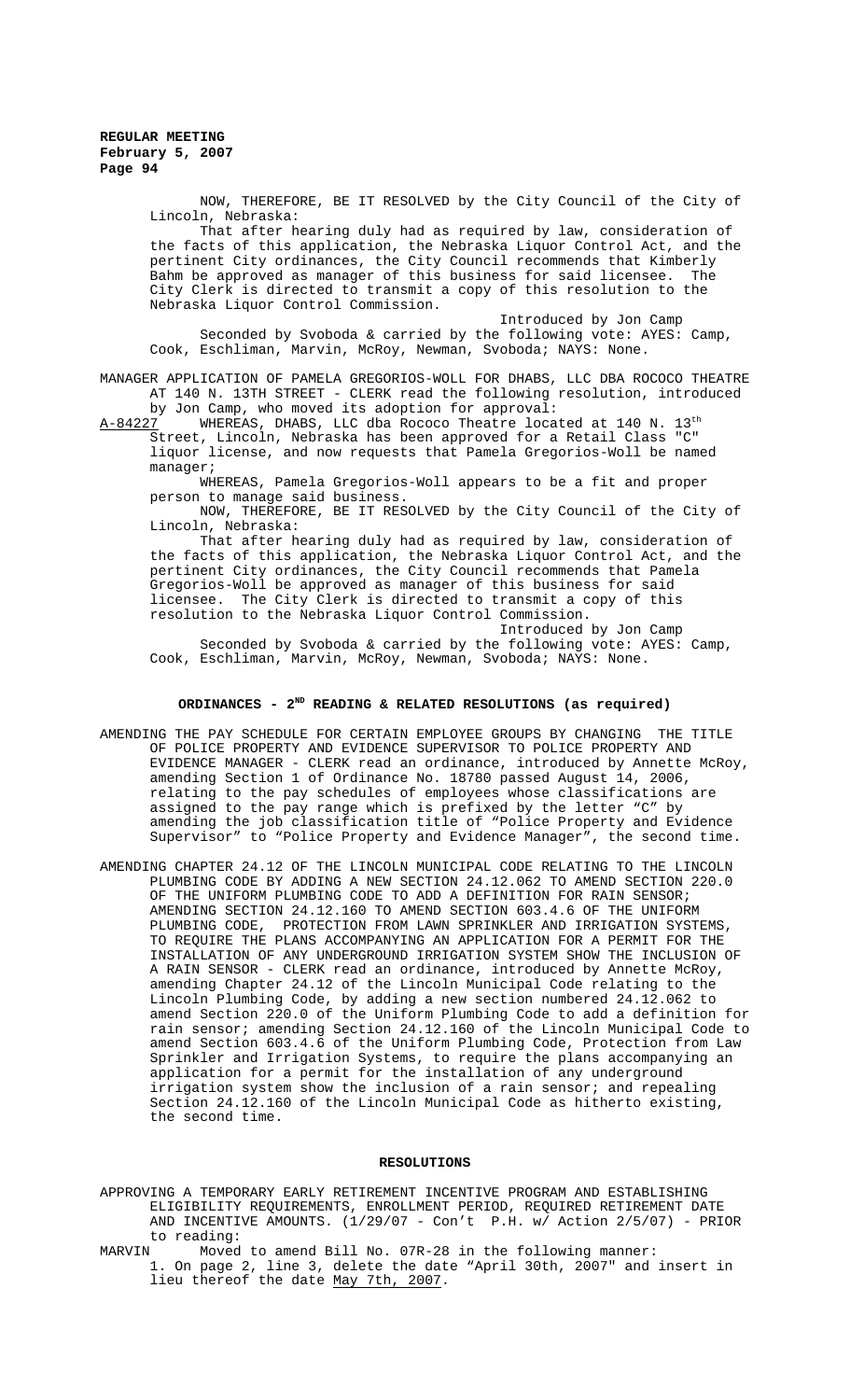Cook, Eschliman, Marvin, McRoy, Newman; NAYS: Svoboda. CLERK Read the following resolution, introduced by Robin Eschliman, who moved its adoption:<br>A-84228 WHEREAS, the WHEREAS, the City Council passed resolution No. A-84080 on October 23, 2006 directing the Personnel and Law Departments to draft and bring forward for consideration a temporary early retirement incentive program; and WHEREAS, the Personnel and Law Departments have now drafted a temporary early retirement incentive program pursuant to the City Council's direction; NOW, THEREFORE, be it resolved by the City Council of the City of Lincoln, Nebraska: There is hereby established a temporary early retirement incentive program consisting of the following terms and conditions, and those specified in the attached "Application and Agreement", attached hereto as Attachment A and made a part hereof by reference. 1. **Eligibility.** Employees eligible to participate shall be any regular employee in pay ranges prefixed with the letters A, B, C, E, M, N, and X who has attained the age of 55 and has completed 20 or more years of service with the City and any regular employee in the above pay ranges age 62 or older at the time of adoption of this program or any employee in the above pay ranges who will meet these eligibility requirements during the period in which to apply; 2. **Participation.** Employee participation in the temporary early retirement incentive program is strictly voluntary on the part of eligible employees; 3. **Application to Participate.** Any eligible employee wishing to participate in the temporary early retirement incentive program shall complete an Application and Agreement in the form of Attachment A to this resolution during the time the temporary early retirement incentive program is in effect. 4. **Enrollment Period.** Eligible employees are required to enroll in the temporary early retirement incentive program by completing an Application and Agreement at any time between February  $1^{st}$ , 2007, and April 30<sup>th</sup>, 2007 May 7th, 2007;<br>5. Retirement Date. Retirement Date. Any eligible employee who enrolls in the temporary early retirement incentive program shall be required to retire from City employment between September  $1^{st}$ , 2007, and November 30<sup>th</sup>, 2007. Early Retirement Incentive. Any eligible employee who enrolls in the temporary early retirement incentive program shall receive an incentive payment of \$15,000 payable to the employee's Post

Seconded by Cook & carried by the following vote: AYES: Camp,

Employment Health Plan (PEHP) premium account and in addition to such cash payment, shall receive an additional sick leave payout of 15% above the employee's normal sick leave payout amount upon retirement as set forth in the applicable collective bargaining agreement or Lincoln Municipal Code provisions which amount shall also be paid to the employee's PEHP premium account; and

7. **Compliance with Law.** The temporary early retirement incentive program is intended to fully comply with all applicable provisions of the Age Discrimination in Employment Act (ADEA) and the Older Workers Benefit Protection Act (OWBPA), 29 U.S.C.A. Sections 621- 634.

Introduced by Robin Eschliman Seconded by Cook & carried by the following vote: AYES: Cook, Eschliman, Marvin, McRoy, Newman; NAYS: Camp, Svoboda.

ESTABLISHING A UNIFORM POLICY FOR THE NAMING AND RENAMING OF STREETS TO IDENTIFY THE RELEVANCY OF SAID STREET NAMES TO LINCOLN, PRIORITIZE NAMES

AND ESTABLISH A REIMBURSEMENT POLICY FOR THE CITY - PRIOR to reading:<br>MARVIN Moved Amendment #1 to Bill No. 07R-32 in the following manner: Moved Amendment #1 to Bill No. 07R-32 in the following manner: 1. On page 1, delete line 8 (being item 3a).

2. Re-letter the subsequent lines accordingly.

Seconded by McRoy & carried by the following vote: AYES: Cook, Marvin, McRoy, Newman; NAYS: Camp, Eschliman, Svoboda.

MARVIN Moved Amendment #2 to Bill No. 07R-32 in the following manner: 1. On page 1, delete lines 4, 5, and 6 (being paragraph 2).

2. Re-number the subsequent paragraph accordingly.

Seconded by Cook & carried by the following vote: AYES: Cook, Eschliman, Marvin, McRoy, Newman, Svoboda; NAYS: Camp.

CAMP Moved Amendment #3 to Bill No. 07R-32 to re-instate paragraph 3.(a) on line 7, page 1.

Seconded by Svoboda & **LOST** by the following vote: AYES: Camp,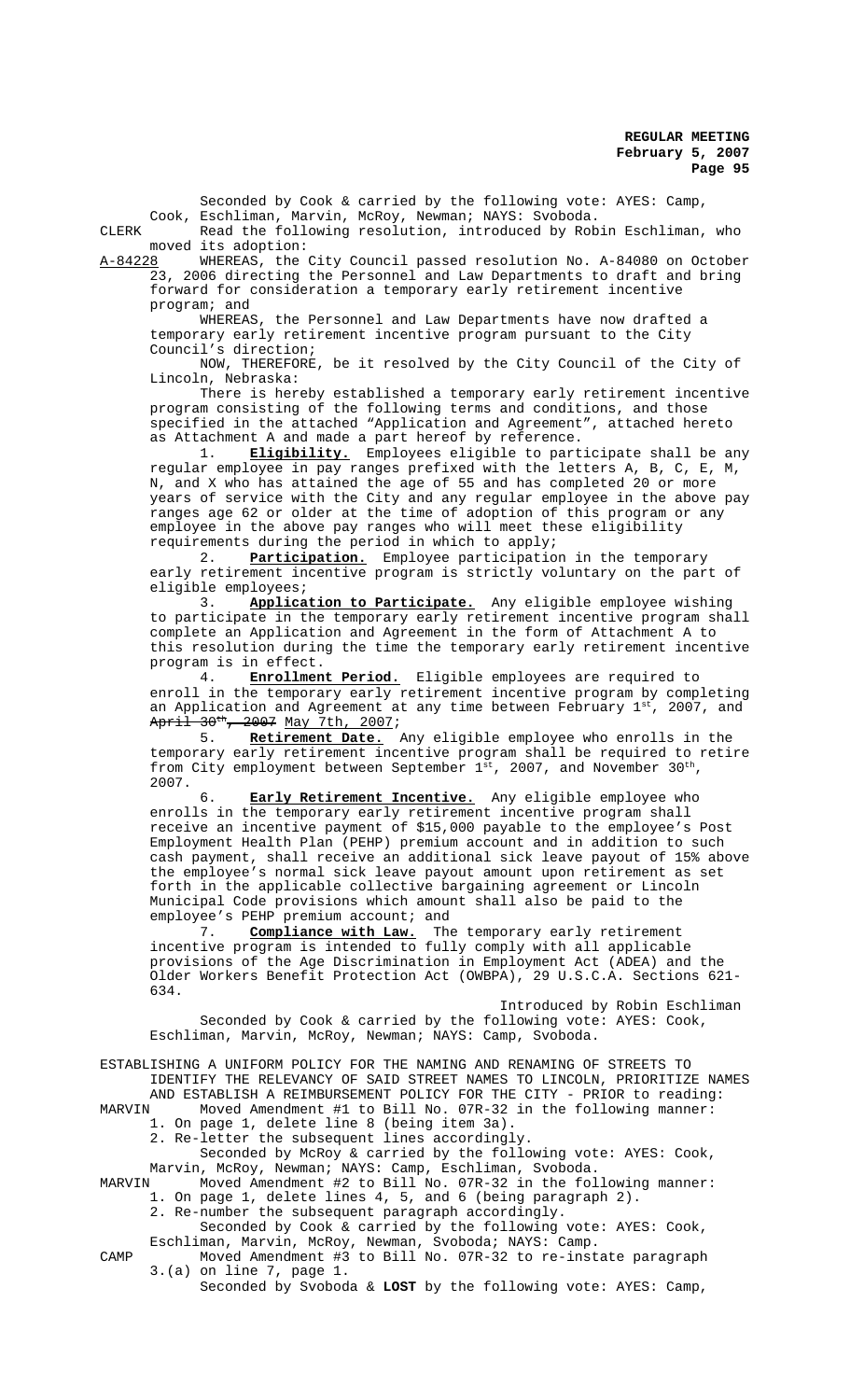Eschliman, Svoboda; NAYS: Cook, Marvin, McRoy, Newman. CLERK Read the following resolution, introduced by Jon Camp, who moved its adoption.

Seconded by Svoboda & **LOST** by the following vote: AYES: Camp, Eschliman, Svoboda; NAYS: Cook, Marvin, McRoy, Newman.

The resolution, having **LOST**, was assigned the File **#38-4548** & was placed on file in the Office of the City Clerk.

# **PUBLIC HEARING ORDINANCES - 3RD READING & RELATED RESOLUTIONS (as required)**

APPROVING THE CITY OF LINCOLN NORTH 56TH STREET & I-80 REDEVELOPMENT AGREEMENT BETWEEN HARTLAND HOMES INC., NORTH BLUFF EMPLOYMENT CENTER LLP, ROGER H. SCHWISOW, TRUSTEE, AND ELDONNA SCHWISOW, TRUSTEE, AND THE CITY OF LINCOLN, RELATING TO THE ANNEXATION OF APPROXIMATELY 400 ACRES OF PROPERTY GENERALLY LOCATED AT N. 56TH STREET AND I-80. (RELATED ITEMS:  $07R-24$ ,  $07-7$ ,  $07R-26$ ,  $07R-27$ ) (ACTION DATE:  $2/5/07$ ) - PRIOR to reading:<br>SVOBODA Moved to delay action on Bill No.  $07R-24$  one week to  $2/12/07$ . Moved to delay action on Bill No. 07R-24 one week to 2/12/07. Seconded by Marvin & carried by the following vote: AYES: Camp,

Cook, Eschliman, Marvin, McRoy, Newman, Svoboda; NAYS: None.

ANNEXATION 03007 – AMENDING THE LINCOLN CORPORATE LIMITS MAP BY ANNEXING APPROXIMATELY 415 ACRES OF PROPERTY GENERALLY LOCATED AT N. 56TH STREET AND I-80. (RELATED ITEMS: 07R-24, 07-7, 07R-26, 07R-27) - PRIOR to reading:<br>SVOBODA Mo

SVOBODA Moved to delay action on Bill No. 07-7 one week to 2/12/07. Seconded by Marvin & carried by the following vote: AYES: Camp, Cook, Eschliman, Marvin, McRoy, Newman, Svoboda; NAYS: None.

CLERK Read an ordinance, introduced by Robin Eschliman, annexing and including the below described land as part of the City of Lincoln, Nebraska and amending the Corporate Limits Map attached to and made a part of Ordinance No. 18208, to reflect the extension of the corporate limits boundary of the City of Lincoln, Nebraska established and shown thereon, the third time.

APPROVING THE AGREEMENT BETWEEN ROGER SCHWISOW, TRUSTEE, ELDONNA SCHWISOW, TRUSTEE, HARTLAND HOMES, DETWEILER PROPERTIES I, AND THE CITY OF LINCOLN, RELATING TO THE REDEVELOPMENT PROJECT GENERALLY LOCATED AT N. 56TH STREET AND ALVO ROAD. (RELATED ITEMS: 07R-24, 07-7, 07R-26, 07R-27) (ACTION DATE: 2/5/07) - PRIOR to reading:<br>SVOBODA Moved to delay action on Bill No. 0

Moved to delay action on Bill No. 07R-26 one week to 2/12/07. Seconded by Marvin & carried by the following vote: AYES: Camp, Cook, Eschliman, Marvin, McRoy, Newman, Svoboda; NAYS: None.

APPROVING THE LANDOWNER AGREEMENT NOT TO PROTEST TAX ASSESSMENTS AND TO PAY TAXES BETWEEN VARIOUS PROPERTY OWNERS AND THE CITY OF LINCOLN, RELATING TO THE COMMUNITY REDEVELOPMENT GENERALLY LOCATED AT N. 56TH STREET AND ARBOR ROAD. (RELATED ITEMS: 07R-24, 07-7, 07R-26, 07R-27) (ACTION DATE: 2/5/07) - PRIOR to reading:<br>SVOBODA Moved to delay action

Moved to delay action on Bill No. 07R-27 one week to 2/12/07. Seconded by Marvin & carried by the following vote: AYES: Camp, Cook, Eschliman, Marvin, McRoy, Newman, Svoboda; NAYS: None.

- APPROVING THE 14TH STREET AND SALTILLO ROAD CONDITIONAL ANNEXATION AND ZONING AGREEMENT BETWEEN NEBCO, INC., WESTERN HEMISPHERE HOLDING COMPANY LLC, AND THE CITY OF LINCOLN RELATING TO THE ANNEXATION OF APPROXIMATELY 81.83 ACRES OF PROPERTY GENERALLY LOCATED SOUTH OF SALTILLO ROAD BETWEEN SOUTH 14TH STREET AND SOUTH 25TH STREET. (RELATED ITEMS: 07R-29, 07R-30, 07-8, 07-9, 07-10) (ACTION DATE: 2/5/07) - PRIOR to reading:
- Moved to delay action on Bill No. 07R-29 one week to 2/12/07. Seconded by Cook & carried by the following vote: AYES: Camp, Cook, Eschliman, Marvin, McRoy, Newman, Svoboda; NAYS: None.
- APPROVING THE 25TH STREET AND SALTILLO ROAD CONDITIONAL ANNEXATION AND ZONING AGREEMENT BETWEEN GARY TEMPLETON AND ROSE TEMPLETON, CLARK E. DEVRIES AND LISA J. DEVRIES, AND THE CITY OF LINCOLN RELATING TO THE ANNEXATION OF APPROXIMATELY 7.06 ACRES OF PROPERTY GENERALLY LOCATED SOUTH OF SALTILLO ROAD BETWEEN SOUTH 25TH STREET AND THE FORMER MISSOURI PACIFIC RAILROAD RIGHT-OF-WAY. (RELATED ITEMS: 07R-29, 07R-30, 07-8, 07-9, 07- 10) (ACTION DATE: 2/5/07) - PRIOR to reading:
- MARVIN Moved to delay action on Bill No. 07R-30 one week to 2/12/07. Seconded by Cook & carried by the following vote: AYES: Camp, Cook, Eschliman, Marvin, McRoy, Newman, Svoboda; NAYS: None.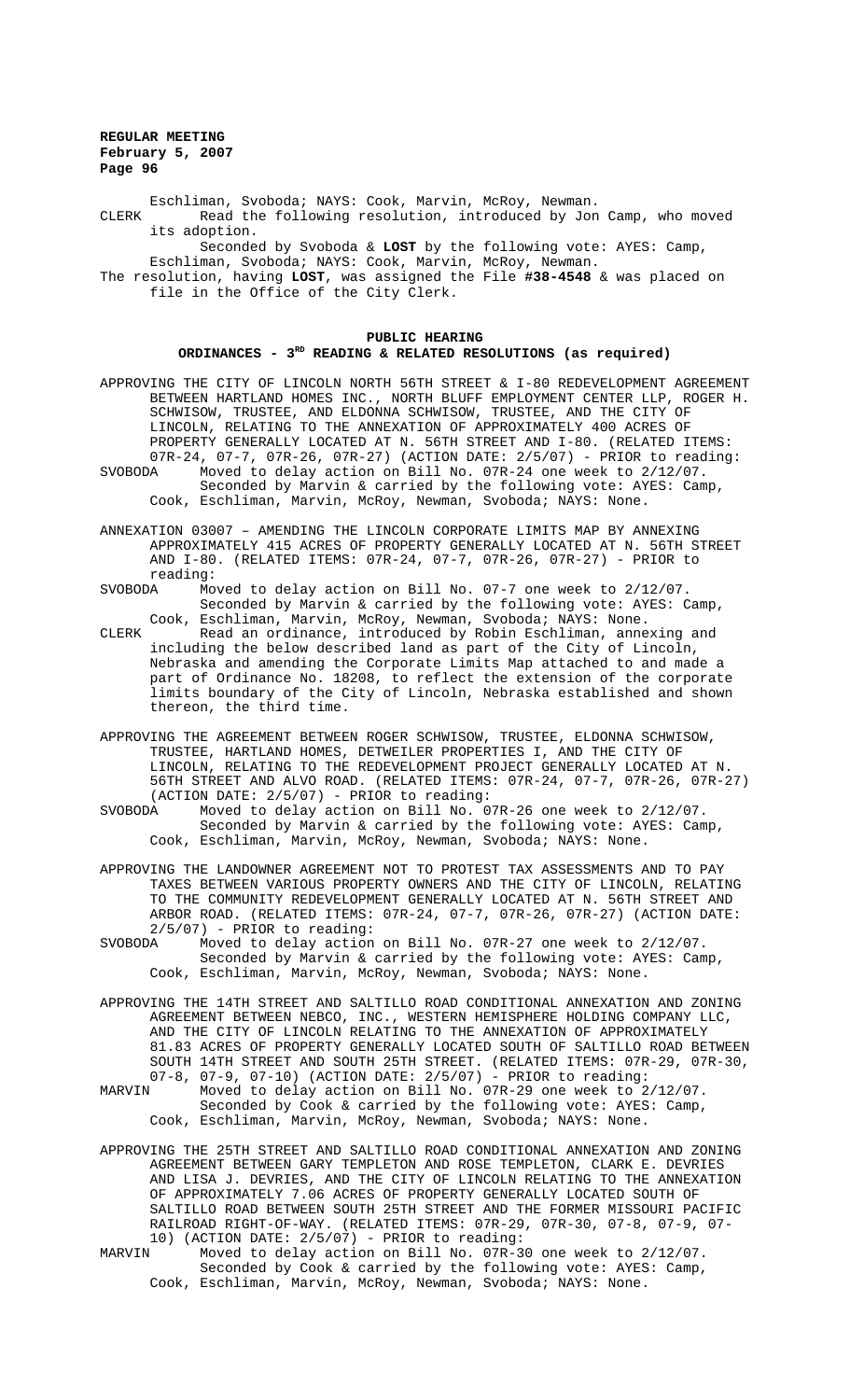- ANNEXATION 06012 AMENDING THE LINCOLN CORPORATE LIMITS MAP BY ANNEXING APPROXIMATELY 340.45 ACRES OF PROPERTY GENERALLY LOCATED SOUTHEAST OF S. 14TH STREET AND SALTILLO ROAD AND NORTHWEST OF S. 27TH STREET AND SALTILLO ROAD. (RELATED ITEMS: 07R-29, 07R-30, 07-8, 07-9, 07-10) PRIOR to reading:<br>MARVIN Moved to de
- Moved to delay action on Bill No. 07-8 one week to 2/12/07. Seconded by Cook & carried by the following vote: AYES: Camp,
- Cook, Eschliman, Marvin, McRoy, Newman, Svoboda; NAYS: None. CLERK Read an ordinance, introduced by Robin Eschliman, annexing and including the below described land as part of the City of Lincoln, Nebraska and amending the Corporate Limits Map attached to and made a part of Ordinance No. 18208, to reflect the extension of the corporate limits boundary of the City of Lincoln, Nebraska established and shown thereon, the third time.
- CHANGE OF ZONE 06042 APPLICATION OF WESTERN HEMISPHERE HOLDING COMPANY LLC FOR A CHANGE OF ZONE FROM AG AGRICULTURAL DISTRICT TO I-1 INDUSTRIAL DISTRICT ON PROPERTY GENERALLY LOCATED AT S. 25TH STREET AND SALTILLO ROAD. (RELATED ITEMS: 07R-29, 07R-30, 07-8, 07-9, 07-10) - PRIOR to reading:
- MARVIN Moved to delay action on Bill No. 07-9 one week to 2/12/07. Seconded by Cook & carried by the following vote: AYES: Camp, Cook, Eschliman, Marvin, McRoy, Newman, Svoboda; NAYS: None.
- CLERK Read an ordinance, introduced by Robin Eschliman, amending the Lincoln Zoning District Maps attached to and made a part of Title 27 of the Lincoln Municipal Code, as provided by Section 27.05.020 of the Lincoln Municipal Code, by changing the boundaries of the districts established and shown thereon, the third time.
- CHANGE OF ZONE 06043 APPLICATION OF NEBCO, INC. FOR A CHANGE OF ZONE FROM AG AGRICULTURAL DISTRICT TO I-1 INDUSTRIAL DISTRICT ON PROPERTY GENERALLY LOCATED AT S. 14TH STREET AND SALTILLO ROAD.(RELATED ITEMS: 07R-29, 07R-30, 07-8, 07-9, 07-10) - PRIOR to reading:
- MARVIN Moved to delay action on Bill No. 07R-10 one week to 2/12/07. Seconded by Cook & carried by the following vote: AYES: Camp, Cook, Eschliman, Marvin, McRoy, Newman, Svoboda; NAYS: None.
- CLERK Read an ordinance, introduced by Robin Eschliman, amending the Lincoln Zoning District Maps attached to and made a part of Title 27 of the Lincoln Municipal Code, as provided by Section 27.05.020 of the Lincoln Municipal Code, by changing the boundaries of the districts established and shown thereon, the third time.

#### **PETITIONS & COMMUNICATIONS**

THE FOLLOWING HAVE BEEN REFERRED TO THE PLANNING DEPARTMENT: Change of Zone No. 07002 - App. of Olsson Associates from AG Agricultural District to B-1 Local Business District, B-2 Planned Neighborhood Business District, R-3 and R-4 Residential Districts, on property generally located at  $98^{\text{th}}$  and O Streets. Change of Zone No. 07003 - Req. of the Director of Planning, from AG Agricultural District to H-4 General Commercial District, on property generally located at N. 84<sup>th</sup> Street and Havelock Avenue. Change of Zone No. 07004 - Req. of the Director of Planning, amending Section 27.69.220 of the Lincoln Municipal Code relating to area signs for complexes or subdivision areas to revise regulations for complex or subdivision area identification signs. Special Permit No. 07001 - App. of Olsson Associates, Waterford Estates Addition Community Unit Plan, for approx. 51 townhomes, with requests to waive setbacks, block length and sidewalks, on property generally located at  $98^{\text{th}}$  & O Streets. Special Permit No. 07002 - App. of T.C.W., LLC to allow a rock crushing recycling plant on property generally located at N.  $3^{\mathrm{rd}}$  Street and Q Street.

## **MISCELLANEOUS REFERRALS - NONE**

### **REPORTS OF CITY OFFICERS**

Clerk's Letter and Mayor's Approval of Resolutions and Ordinances passed by the City Council on January 22, 2007 - CLERK presented said report which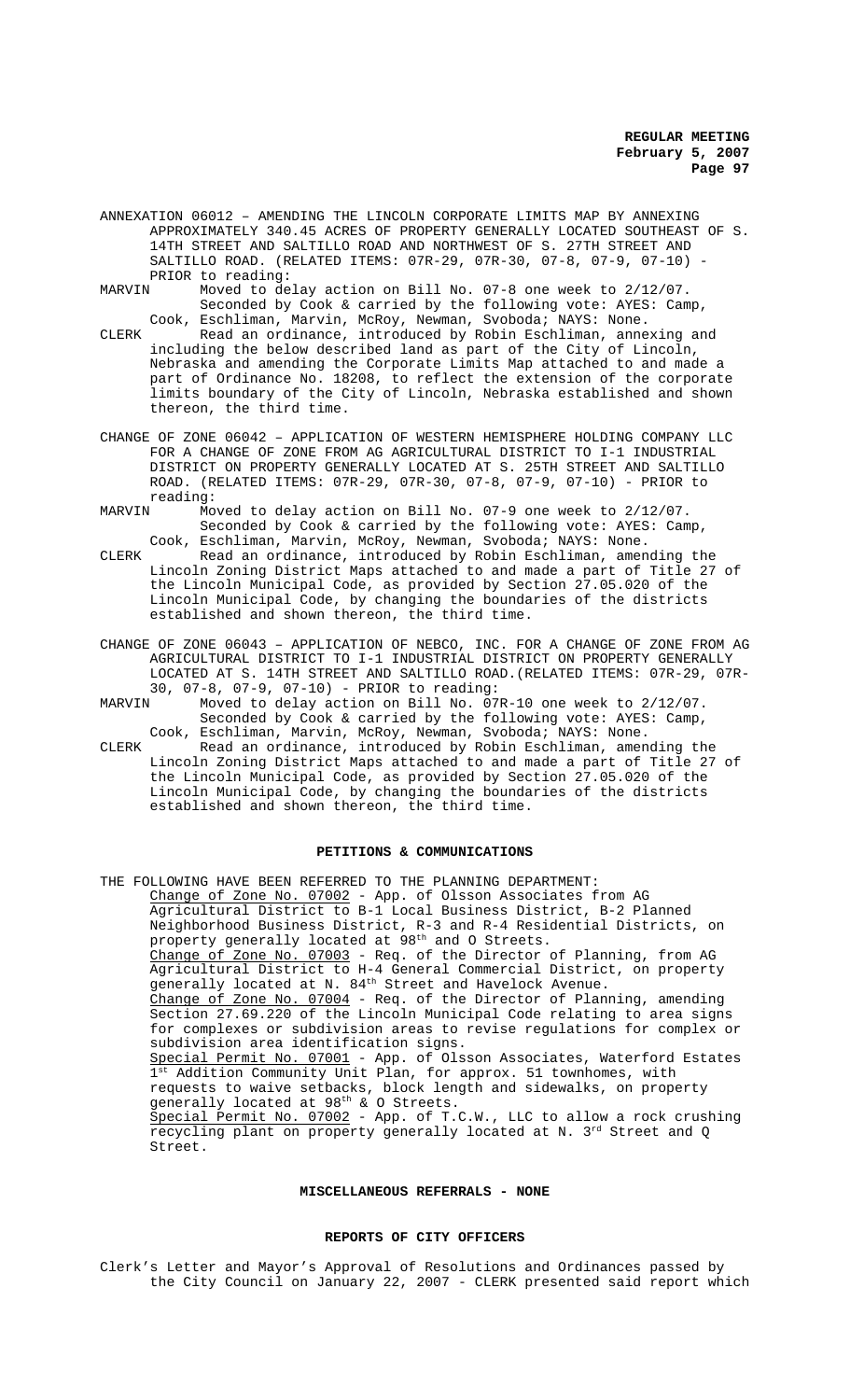was placed on file in the Office of the City Clerk. **(27-1)**

# ORDINANCES - 1<sup>st</sup> READING & RELATED RESOLUTIONS

- AUTHORIZING AND PROVIDING FOR THE ISSUANCE OF SMALL ISSUE TAX ALLOCATION BONDS - CLERK read an ordinance, introduced by Ken Svoboda, Authorizing the issuance of Small Issue Tax Allocation Bonds in one or more series for the purpose of paying the costs of constructing, reconstructing, improving, extending, equipping or furnishing improvements within one or more of the City's Present and Future Community Development Law Improvement Projects and the acquisition of parcels of real estate and/or interests in real estate in connection therewith; prescribing the form and certain details of the Bonds; pledging certain Tax Allocation Revenues to the payment of the principal of and interest on the Bonds as the same become due and making certain covenants and agreements in connection therewith; limiting payment of the Bonds to said Tax Allocation Revenues; authorizing the creation and establishment of Funds and Accounts; authorizing the purchase of such Bonds from City fund balances as determined by the Finance Director or City Controller; delegating, authorizing and directing the Finance Director or City Controller to exercise his or her own independent discretion and judgment to determine and finalize the issuance of any series of Bonds and the terms and provisions thereof not specified herein; providing for the application of the proceeds of the Bonds; providing for the payment of the principal of and interest on the Bonds; taking other action and making other covenants and agreements in connection with the foregoing, the first time.
- AUTHORIZING THE EXECUTION AND DELIVERY OF A LEASE-PURCHASE AGREEMENT WITH UNION BANK & TRUST COMPANY, LINCOLN, NEBRASKA, IN AN AMOUNT NOT TO EXCEED \$6,000,000 FOR THE ACQUISITION BY THE CITY OF STREET LIGHTING EQUIPMENT - CLERK read an ordinance, introduced by Ken Svoboda, authorizing and approving a Lease-Purchase Agreement among the City, Union Bank & Trust Company, as Lessor, and Union Bank & Trust Company, as Registrar and Paying Agent, with respect to the purchase and installation of street light poles and related equipment; approving the issuance, sale and delivery by the Lessor of not to exceed \$6,000,000 aggregate principal amount of certificates of participation in such lease; fixing in part and providing for the fixing in part of certain provisions of the lease; and related matters, the first time.
- APPROVING THE DEVELOPMENT AND CONDITIONAL ZONING AGREEMENT BETWEEN THE CITY AND STEVEN HARMS RELATING TO THE CHANGE OF ZONE FROM AG AGRICULTURAL DISTRICT TO I-1 INDUSTRIAL DISTRICT, GENERALLY LOCATED AT N. 84TH STREET AND CORNHUSKER HIGHWAY. (RELATED ITEMS: 07R-40, 07-20) (ACTION DATE: 2/26/07)
- CHANGE OF ZONE 06083 APPLICATION OF STEVEN HARMS FOR A CHANGE OF ZONE FROM AG AGRICULTURAL DISTRICT TO I-1 INDUSTRIAL DISTRICT ON PROPERTY GENERALLY LOCATED AT N. 84TH STREET AND CORNHUSKER HIGHWAY. (RELATED ITEMS: 07R-40, 07-20) - CLERK read an ordinance, introduced by Ken Svoboda, amending the Lincoln Zoning District Maps attached to and made a part of Title 27 of the Lincoln Municipal Code, as provided by Section 27.05.020 of the Lincoln Municipal Code, by changing the boundaries of the districts established and shown thereon, the first time.
- ADOPTING THE SUPPLEMENTS TO THE LINCOLN MUNICIPAL CODE DATED JUNE, 2006 AND DECEMBER, 2006 AS PART OF THE OFFICIAL LINCOLN MUNICIPAL CODE - CLERK read an ordinance, introduced by Ken Svoboda, adopting the supplements to the Lincoln Municipal Code dated June, 2006; and December 2006 as part of the official Lincoln Municipal Code, the first time.
- APPROVING AN AGREEMENT BETWEEN THE CITY AND THE HICKMAN PRESBYTERIAN CHURCH FOR THE LEASE OF SPACE BY THE LINCOLN AREA AGENCY ON AGING FOR ITS ACTIVAGE CENTER PROGRAM AT 300 E STREET, HICKMAN, FOR A PERIOD OF SEPTEMBER 1, 2006 THROUGH AUGUST 31, 2007 - CLERK read an ordinance, introduced by Ken Svoboda, accepting and approving a Lease Agreement between the City of Lincoln and Hickman Presbyterian Church for the lease of office space by the Lincoln Area Agency on Aging for its AcitivAge Center program at 300 E. Third Street, Hickman, NE for a term beginning September 1, 2006 through August 31, 2007, the first time.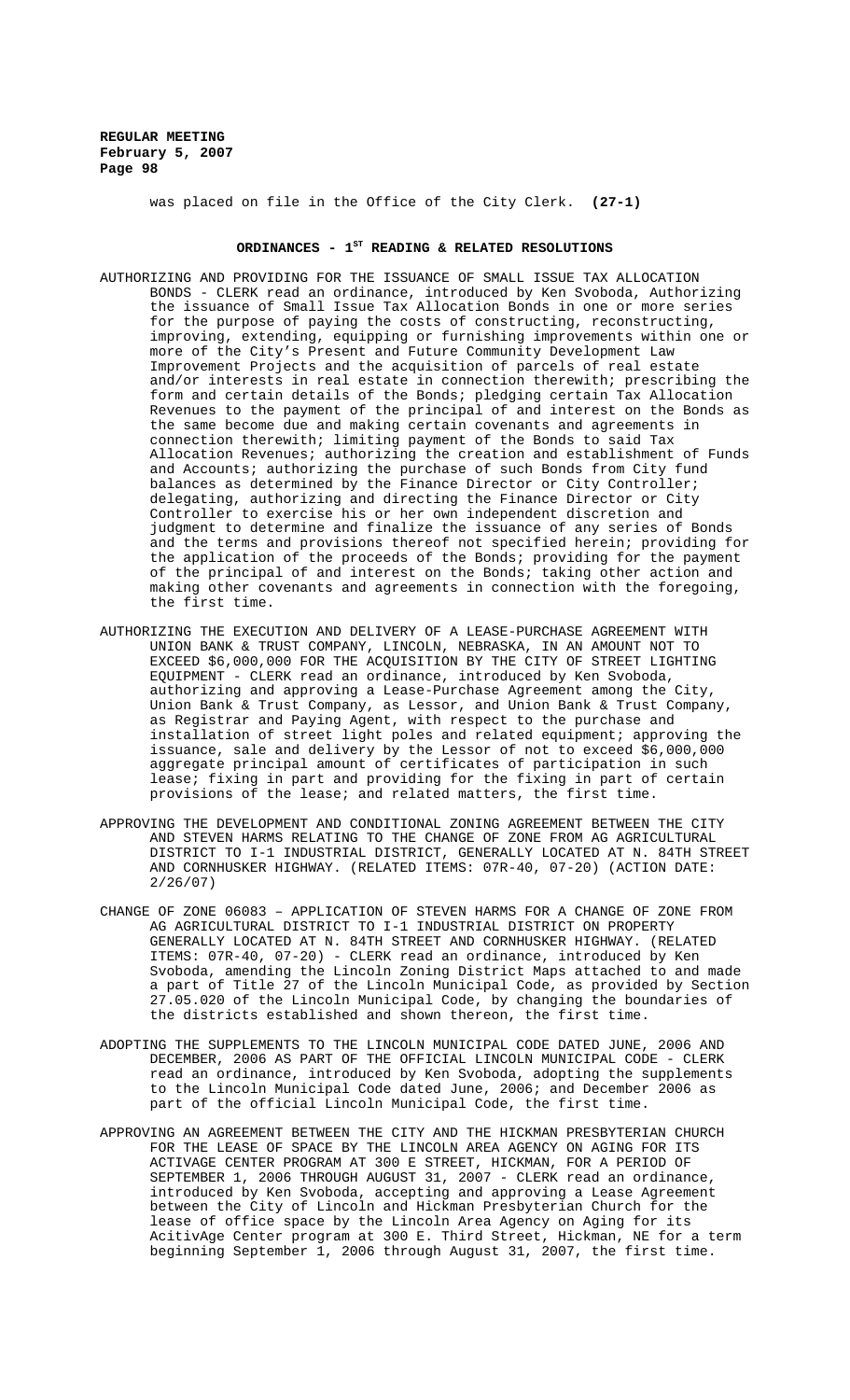## **ORDINANCES - 3RD READING & RELATED RESOLUTIONS (as required)**

STREET NAME CHANGE 03002 – RENAMING 15TH STREET BETWEEN A AND H STREETS AS GOODHUE BOULEVARD - CLERK read an ordinance, introduced by Robin Eschliman, changing the name of South 15th Street to Goodhue Boulevard located from A Street to H Street, as recommended by the Street Name Committee, the third time.<br>ESCHLIMAN Moved to pass the or

Moved to pass the ordinance as read.

Seconded by Cook & carried by the following vote: AYES: Camp, Cook, Marvin, McRoy, Newman, Svoboda; NAYS: Eschliman. The ordinance, being numbered **#18875**, is recorded in Ordinance Book #25, Page

APPROVING AN AGREEMENT FOR TOWER SPACE AND APPURTENANCES AND A MEMORANDUM OF AGREEMENT BETWEEN THE CITY AND VERIZON WIRELESS FOR THE PLACEMENT OF TELECOMMUNICATIONS FACILITIES UPON CITY PROPERTY AT COOPER PARK GENERALLY LOCATED AT 8TH AND D STREETS - CLERK read an ordinance, introduced by Robin Eschliman, accepting and approving the Agreement for Tower Space and Appurtenances between the City of Lincoln, Nebraska, a municipal corporation, and Verizon Wireless (VAW) LLC, dba Verizon Wireless for the placement of telecommunications facilities upon City property located in Cooper Park generally located at 8<sup>th</sup> and D Streets and authorizing the Mayor to sign such Agreement on behalf of the City, the third time.<br>ESCHLIMAN Moved to

Moved to pass the ordinance as read. Seconded by Marvin & carried by the following vote: AYES: Camp, Cook, Eschliman, Marvin, McRoy, Newman, Svoboda; NAYS: None.

The ordinance, being numbered **#18876**, is recorded in Ordinance Book #25, Page

AMENDING CHAPTER 2.38 OF THE LINCOLN MUNICIPAL CODE RELATING TO STARTRAN BY ADDING A NEW SECTION NUMBERED 2.38.130 TO MAKE IT UNLAWFUL TO POSSESS FIREARMS OR DANGEROUS WEAPONS WHILE IN OR UPON ANY STARTRAN VEHICLE CLERK read an ordinance, introduced by Robin Eschliman, amending Chapter 2.38 of the Lincoln Municipal Code relating to StarTran by adding a new section numbered 2.38.130, making it unlawful to possess firearms or dangerous weapons while in or upon any StarTran vehicle, the third time.<br>ESCHLIMAN Woved to pass the ordinance as read. Moved to pass the ordinance as read.

Seconded by Svoboda & carried by the following vote: AYES: Camp, Cook, Eschliman, Marvin, McRoy, Newman, Svoboda; NAYS: None. The ordinance, being numbered **#18877**, is recorded in Ordinance Book #25, Page

APPROVING THE PRAIRIE VILLAGE NORTH CONDITIONAL ANNEXATION AND ZONING AGREEMENT BETWEEN DUBOIS LAND LLC, PRAIRIE VILLAGE NORTH, LLC, PRAIRIE HOME BUILDERS, INC., RYLAND GROUP, LLC, AND NORTH 47 GROUP, LLC AND THE CITY OF LINCOLN, RELATING TO THE ANNEXATION OF APPROXIMATELY 23.34 ACRES OF PROPERTY GENERALLY LOCATED NORTHEAST OF THE INTERSECTION OF N. 84TH STREET AND ADAMS STREET. (RELATED ITEMS: 07R-21, 07-15, 07-16) (ACTION DATE: 2/5/07) - CLERK read the following resolution, introduced by Robin

Eschliman, who moved its adoption: A-84229 BE IT RESOLVED by the City Council of the City of Lincoln, Nebraska:

That the agreement titled Amended, Restated and Combined Prairie Village North and Prairie Village Center Conditional Annexation and Zoning Agreement and North 40 Plaza Impact Fee Reimbursement Agreement, which is attached hereto, marked as Attachment "A" and made a part hereof by reference, between the City of Lincoln and Dubois Land LLC, Prairie Village North LLC, Prairie Home Builders Inc., Ryland Group LLC, and North 47 Group LLC, outlining certain conditions and understandings relating to the annexation of approximately 23.24 acres of property generally located northeast of the intersection of 84th and Adams Street, is approved.

BE IT FURTHER RESOLVED that the Mayor is authorized to execute the Annexation Agreement on behalf of the City.

BE IT FURTHER RESOLVED that the City Clerk is directed to return two fully executed copies of this Agreement to Rick Peo, Chief Assistant City Attorney, for distribution to the Owner.

BE IT FURTHER RESOLVED that the City Clerk is directed to record the Annexation Agreement or a summary memorandum thereof with the Register of Deeds, filing fees to be paid by Dubois Land LLC, Prairie Village North LLC, Prairie Home Builders Inc., Ryland Group LLC, and orth 47 Group LLC.

Introduced by Robin Eschliman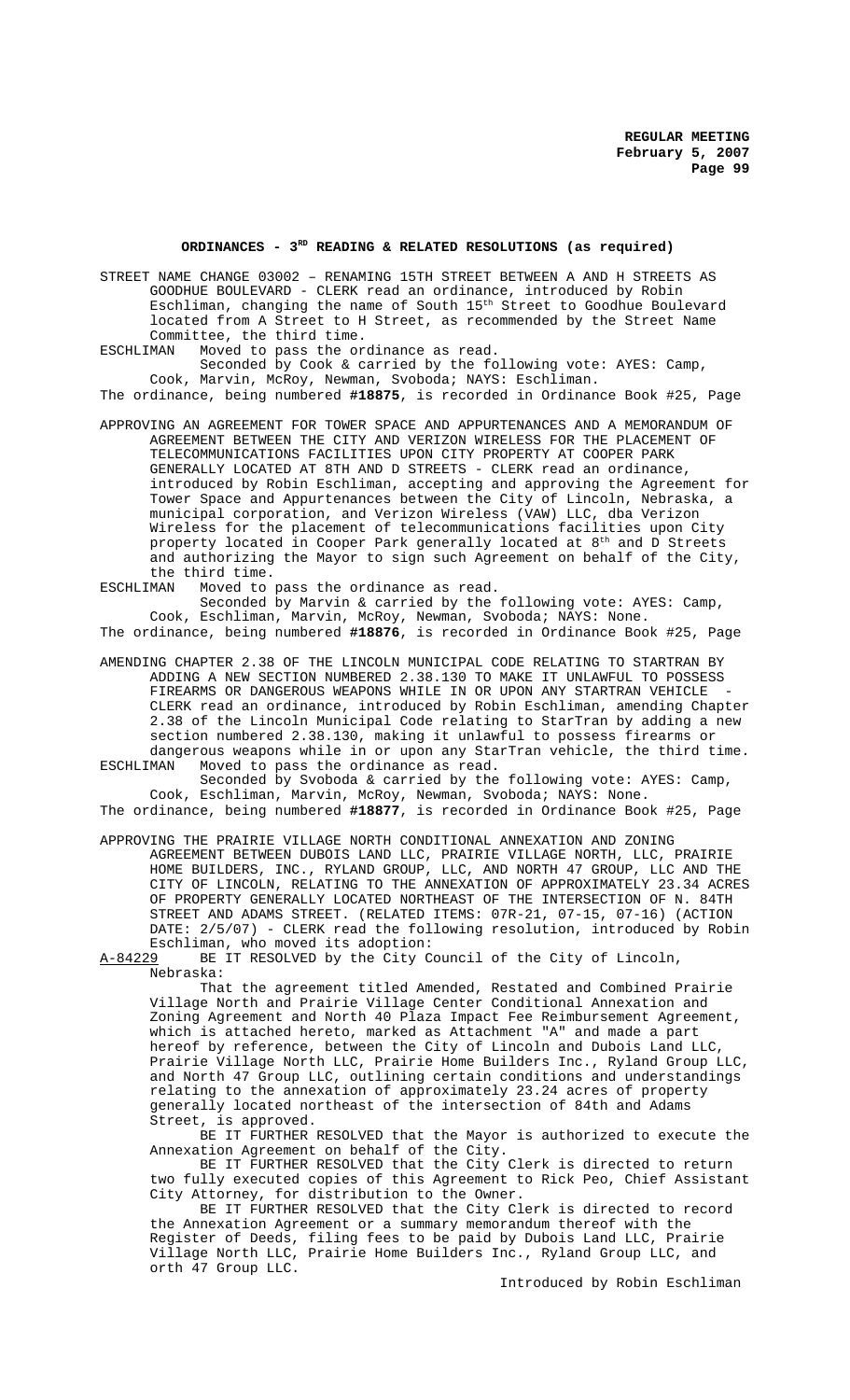> Seconded by Svoboda & carried by the following vote: AYES: Camp, Cook, Eschliman, Marvin, McRoy, Newman, Svoboda; NAYS: None.

ANNEXATION 06021 – AMENDING THE LINCOLN CORPORATE LIMITS MAP BY ANNEXING APPROXIMATELY 23.34 ACRES OF PROPERTY GENERALLY LOCATED ON THE EAST SIDE OF NORTH 84TH STREET, NORTH OF ADAMS STREET.(RELATED ITEMS: 07R-21, 07- 15, 07-16) - CLERK read an ordinance, introduced by Robin Eschliman, annexing and including the below described land as part of the City of Lincoln, Nebraska and amending the Corporate Limits Map attached to and made a part of Ordinance No. 18208, to reflect the extension of the corporate limits boundary of the City of Lincoln, Nebraska established and shown thereon, the third time.<br>ESCHLIMAN Moved to pass the ordinance

Moved to pass the ordinance as read.

Seconded by Cook & carried by the following vote: AYES: Camp, Cook, Eschliman, Marvin, McRoy, Newman, Svoboda; NAYS: None. The ordinance, being numbered **#18878**, is recorded in Ordinance Book #25, Page

CHANGE OF ZONE 05054A – APPLICATION OF PRAIRIE HOME BUILDERS INC. TO AMEND PRAIRIE VILLAGE NORTH PLANNED UNIT DEVELOPMENT FOR A CHANGE OF ZONE FROM AG AGRICULTURAL DISTRICT TO R-3 AND R-5 RESIDENTIAL DISTRICTS, FROM R-3 AND R-5 RESIDENTIAL DISTRICTS AND O-3 OFFICE PARK DISTRICT TO B-2 PLANNED NEIGHBORHOOD BUSINESS DISTRICT, AND FROM B-2 PLANNED NEIGHBORHOOD BUSINESS DISTRICT TO O-3 OFFICE PARK DISTRICT, ON PROPERTY LEGALLY DESCRIBED AS LOTS 28, 29, 35, 36, AND 41 I.T. AND A PORTION OF LOTS 23, 42, AND 43 I.T. ALL LOCATED IN SECTION 11-10-7, AND OUTLOT C, PRAIRIE VILLAGE ADDITION, ALL OF LOTS 106 AND 107 I.T., AND A PORTION OF LOT 96 I.T., ALL LOCATED IN THE NORTHWEST QUARTER OF SECTION 14-10-7, LANCASTER COUNTY, NEBRASKA, GENERALLY LOCATED AT N. 84TH STREET AND ADAMS STREET; FOR A PLANNED UNIT DEVELOPMENT DISTRICT DESIGNATION OF SAID PROPERTY; AND FOR APPROVAL OF A DEVELOPMENT PLAN WHICH PROPOSES MODIFICATIONS TO THE ZONING ORDINANCE AND LAND SUBDIVISION ORDINANCE TO ALLOW A MAXIMUM OF 1,063 DWELLING UNITS AND 600,000 SQUARE FEET OF COMMERCIAL FLOOR AREA NORTH OF ADAMS STREET AND 285,000 SQUARE FEET OF COMMERCIAL FLOOR AREA SOUTH OF ADAMS STREET. (RELATED ITEMS: 07R-21, 07- 15, 07-16) - CLERK read an ordinance, introduced by Robin Eschliman, amending the City of Lincoln Zoning District Maps attached to and made a part of Title 27 or the Lincoln Municipal Code, changing the boundaries of the districts established and shown on said City of Lincoln Zoning District Maps as provided in Section 27.05.020 of the Lincoln Municipal Code and approving the designation of the area hereinafter described as a planned unit development, the third time.<br>ESCHLIMAN Moved to pass the ordinance as read.

Moved to pass the ordinance as read. Seconded by Svoboda & carried by the following vote: AYES: Camp,

Cook, Eschliman, Marvin, McRoy, Newman, Svoboda; NAYS: None. The ordinance, being numbered **#18879**, is recorded in Ordinance Book #25, Page

APPEAL OF JULIE SHIPMAN BURNS FROM THE PLANNING COMMISSION APPROVAL OF SPECIAL PERMIT 06062 FOR AUTHORITY TO OPERATE SAND, GRAVEL AND SOIL EXCAVATION ON PROPERTY GENERALLY LOCATED ONE-QUARTER MILE EAST OF NORTH 56TH STREET/HIGHWAY 77 BETWEEN WAVERLY ROAD AND MILL ROAD. (12/11/06 - PUBLIC HEARING & ACTION CON'T. TO 1/29/07) (1/29/07 - Action delayed to 2/5/07) - CLERK read the following resolution, introduced by Annette McRoy, who moved its adoption.

Seconded by Camp & **LOST** by the following vote: AYES: Camp, Svoboda; NAYS: Cook, Eschliman, Marvin, McRoy, Newman.

The resolution, having **LOST**, was assigned the File **#38-4549** & was placed on file in the Office of the City Clerk.

### **RECONSIDERATION**

APPROVING AN AMENDED REDEVELOPMENT AGREEMENT BETWEEN THE CITY AND HYVEE, INC. PREVIOUSLY ADOPTED BY THE CITY COUNCIL WITH RESOLUTION NO. A-83893 ON JUNE 26, 2006, TO PROVIDE OR CONSTRUCTION OF N. 50TH STREET - PRIOR to reading:

COOK Made a motion to amend the legislation to require that both the original agreement and First Amendment to it replace the existing agreement.

Seconded by Marvin & carried by the following vote: AYES: Cook, Eschliman, Marvin, McRoy, Newman, Svoboda; NAYS: Camp.

SVOBODA Moved an amendment to Bill No. 07R-8 to remove the following words: "The City is authorized to utilize any of its potential funding sources for the construction of New 50th Street" and replace with the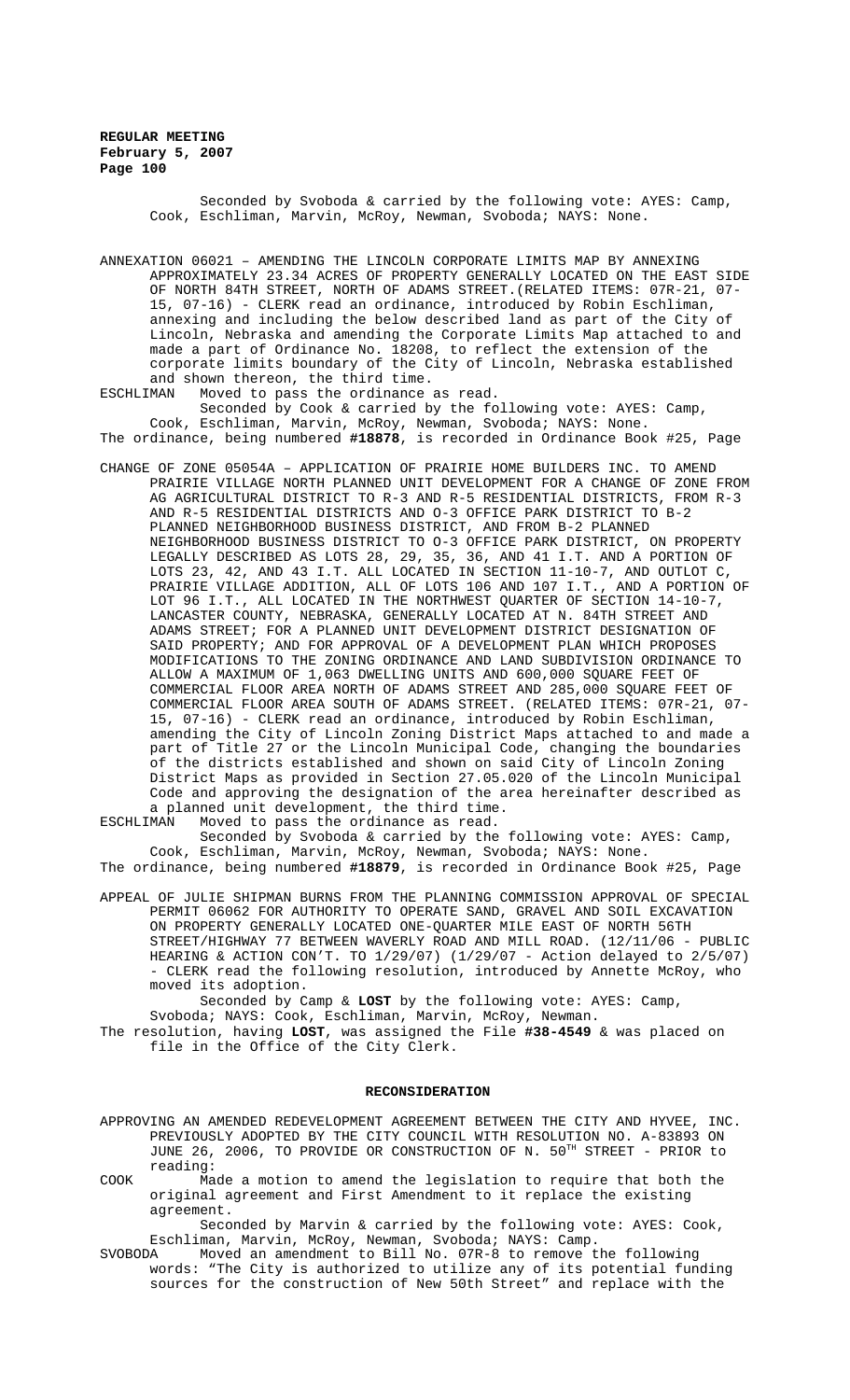words: North 50th Street will be constructed, but no more than \$489,000.00 be used from Street Construction Funds, and to strike the 66 feet of R-O-W.

Seconded by Marvin & carried by the following vote: AYES: Camp, Cook, Eschliman, Marvin, McRoy, Newman, Svoboda; NAYS: None.

CLERK Read the following resolution, introduced by Dan Marvin, who moved

its adoption:<br><u>A-84230</u> BE IT R BE IT RESOLVED by the City Council of the City of Lincoln, Nebraska:

That the attached First Amendment to Hy-Vee Redevelopment Agreement to provide for the construction of N. 50th Street between the City of Lincoln, and Hy-Vee, Inc., with respect to the 48th and O Street Redevelopment Plan, upon the terms and conditions as set forth in said Agreement, is hereby approved and the Mayor is authorized to execute said Agreement on behalf of the City.

The City Clerk is hereby directed to transmit a copy of the executed original Agreement to Joe Rupp, Assistant City Attorney, for transmittal Hy-Vee Inc.

Introduced by Dan Marvin Seconded by Cook & carried by the following vote: AYES: Camp, Cook, Eschliman, Marvin, McRoy, Newman, Svoboda; NAYS: None.

**REGISTERED TO SPEAK SESSION - NONE**

**OPEN MICROPHONE SESSION - NONE**

#### **MISCELLANEOUS BUSINESS**

## **PENDING -**

REPEALING CHAPTER 14.44 OF THE LINCOLN MUNICIPAL CODE RELATING TO OBSTRUCTIONS ON CORNER LOTS AS THE REQUIREMENTS SET FORTH IN CHAPTER 14.44 WOULD BE MORE APPROPRIATELY ADDRESSED IN THE CITY OF LINCOLN DESIGN STANDARDS. (2/27/06 - PLACED ON PENDING FOR 8 WKS TO 4/24/06 (ACTION ONLY) ) (4/17/06 - MOVED TO PENDING LIST, NO DATE CERTAIN) COOK Moved to remove Bill No. 06-16 from the Pending List. Seconded by McRoy & carried by the following vote: AYES: Camp, Cook, Eschliman, Marvin, McRoy, Newman, Svoboda; NAYS: None. The ordinance, having been **WITHDRAWN**, was assigned the File **#38-4550** & was placed on file in the Office of the City Clerk.

CAMP Moved to extend the remaining items on the Pending List to February 12, 2007. Seconded by Svoboda & carried by the following vote: AYES: Camp, Cook, Eschliman, Marvin, McRoy, Newman, Svoboda; NAYS: None.

#### **UPCOMING RESOLUTIONS -**

CAMP Moved to approve the resolutions to have Public Hearing on February 12, 2007. Seconded by Svoboda & carried by the following vote: AYES: Camp, Cook, Eschliman, Marvin, McRoy, Newman, Svoboda; NAYS: None.

# **ADJOURNMENT 4:54 P.M.**

CAMP Moved to adjourn the City Council meeting of February 5, 2007. Seconded by Svoboda & carried by the following vote: AYES: Camp, Cook, Eschliman, Marvin, McRoy, Newman, Svoboda; NAYS: None. So ordered.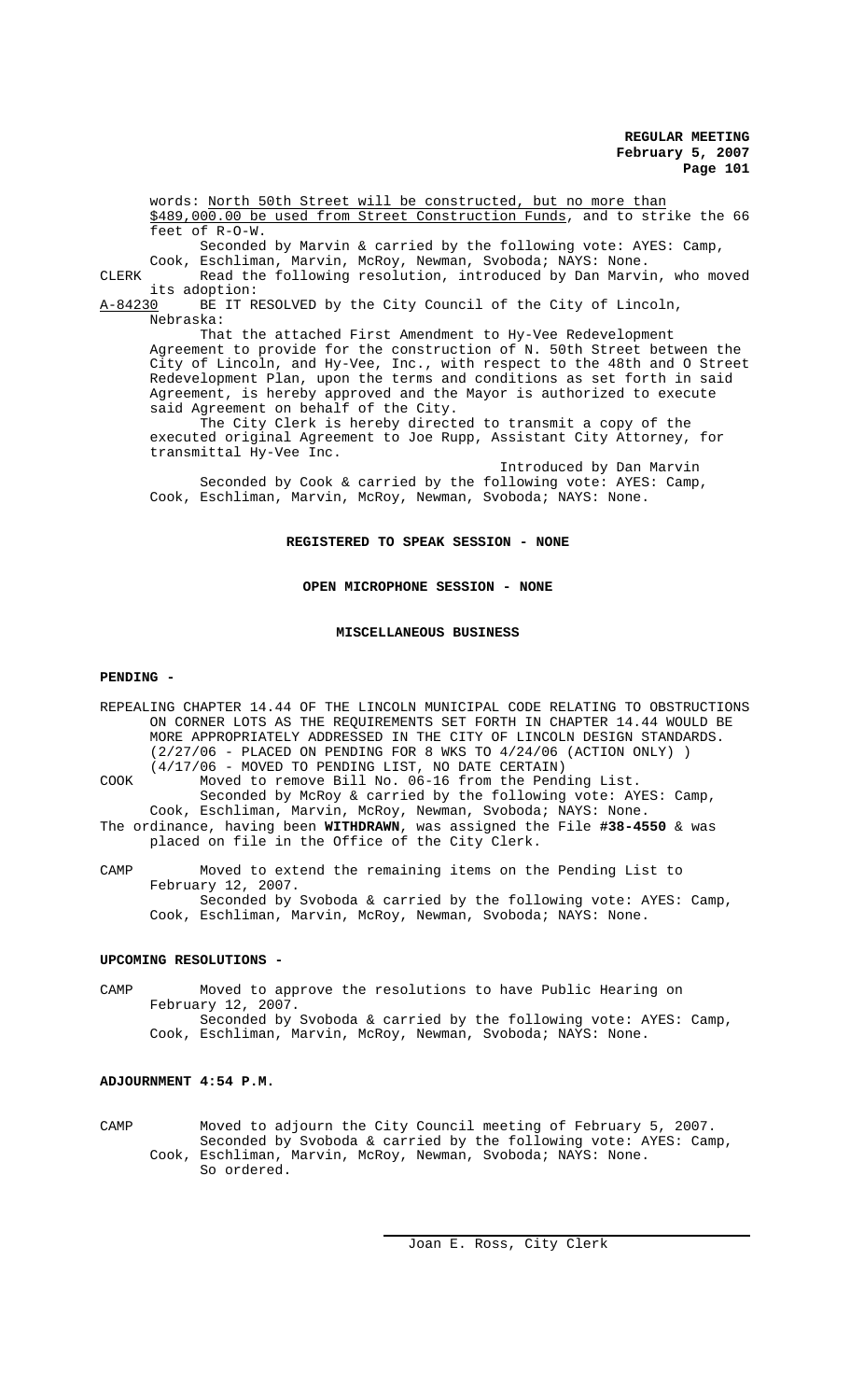Sandy L. Dubas, Senior Office Assistant